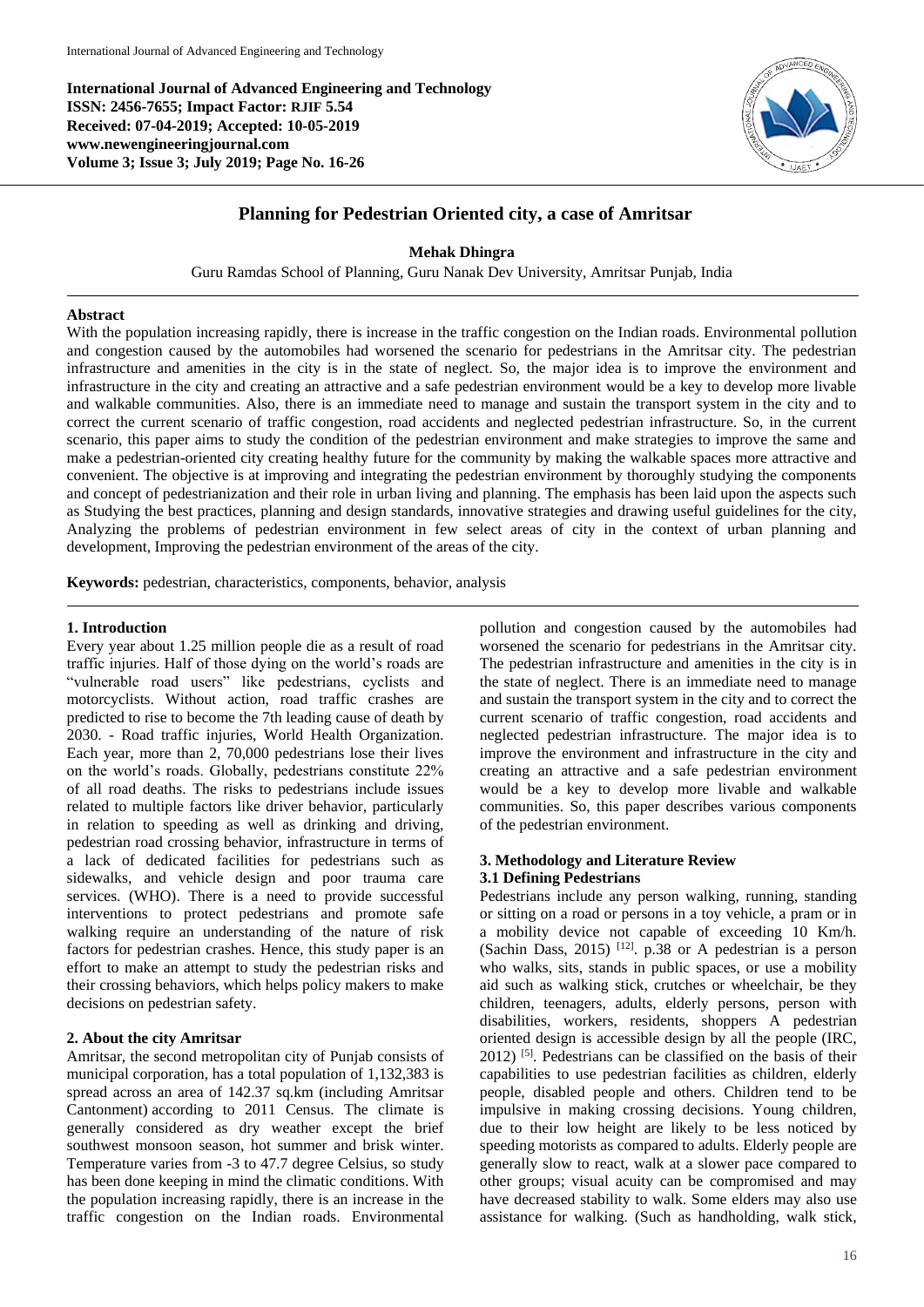etc.) Disabled people can be people with different restricted abilities such as visually impaired, walking disabilities (people on wheel chairs or crutches), etc. The rest comprise of average adults whose ability to walk safely is not compromised. Such people have an average walking speed of 4 ft. /sec (or 1.22 m/s or 4 km/hr.) (UDD, Guidelines for Planning & Implementation of Pedestrian Infrastructure, 2014) [14] .

# **3.2 Pedestrian Characteristics**

The decision to walk usually takes into account the distance of the trip, the perceived safety of the route, and the comfort and convenience of walking versus an alternative mode. Following are the factors that define a pedestrian characteristics':

# *3.1.1 Walking speed*

Walking speed of pedestrians may vary by age and physical

ability. Pedestrian's typical walking speed is 1.4 m/s (5 km/h). Also, a mean start-up time (from the start of the walk signal to the moment the pedestrian steps off the curb and start to cross) is assumed to be 2.5 s for older pedestrians, compared with 1.9 s for younger ones (Otak, 2002)<sup>[11]</sup>.

*3.2.2 Acceptable Walking Distances*

An average person finds it comfortable to walk a distance of 1.5 km (US report).

*3.2.3 Pedestrian space requirement* 

A body buffer zone of 0.75 sq. m is recommended. For two people walking side-by-side or passing each other while travelling in opposite directions, the average space taken up is 1.4 meters (4 feet 8 inches) (Otak, 2002)<sup>[11]</sup> (Refer figure 1). Space requirements for pedestrians with disabilities vary considerably depending upon their physical abilities and the assistive devices they use (Refer figure 2).



*Source:* Accessible Design for All

# **Fig 1:** 1 Disabled space



*Source:* Time-Saver Standards for Landscape architecture

**Fig 2:** Pedestrian space requirement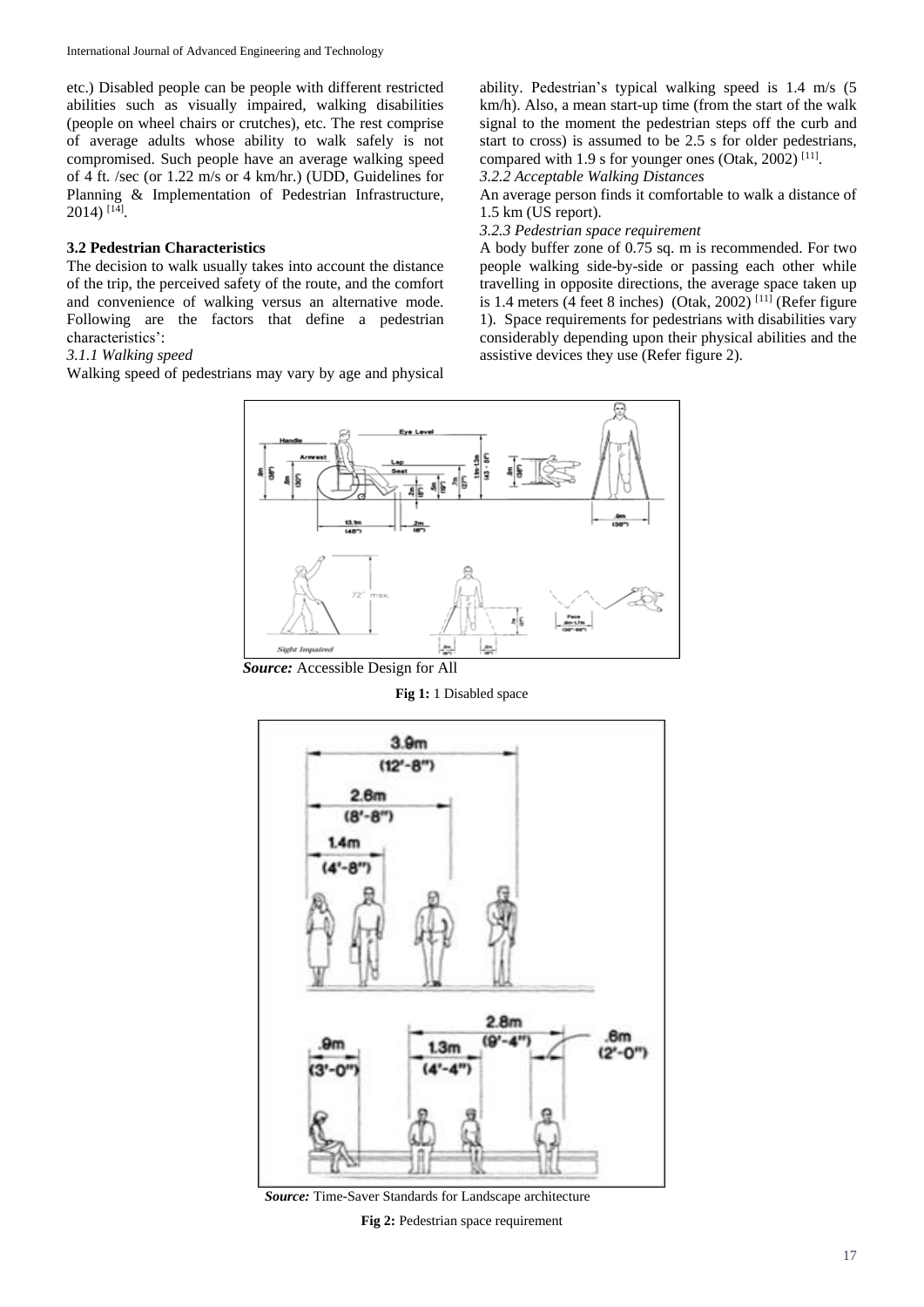# **3.3 Understanding Pedestrian Level of Service**

Pedestrian level of service indicates the environmental qualities of a pedestrian space and serves as a guide for development of standards for pedestrian facilities. Pedestrian delay in crossing the road is also used as basic criteria in defining the Level of Service at pedestrian crossings (Refer table1).

|  |  | Table 1: Pedestrian Level of Service at Road Crossing |  |  |  |  |  |  |
|--|--|-------------------------------------------------------|--|--|--|--|--|--|
|--|--|-------------------------------------------------------|--|--|--|--|--|--|

| <b>Level of Service</b> | <b>Waiting Time in seconds</b> |  |  |  |
|-------------------------|--------------------------------|--|--|--|
|                         | <3                             |  |  |  |
|                         | $>$ 3 and 13 $<$               |  |  |  |
|                         | $>13$ and 38 <                 |  |  |  |
|                         | $>38$ and 64 $<$               |  |  |  |
|                         | $>64$ and 90 $<$               |  |  |  |
|                         |                                |  |  |  |

*Source:* IRC 2012

# **3.4 Components and Design Standards**

Various components of pedestrian friendly environment should possess the following requirement.

# *3.4.1 Footpaths*

Footpaths or sidewalk is the portion of the street reserved only for pedestrians. It is to be provided on both edges of the street. Sidewalks can be on one side of a street only under special circumstances where people do not need to access the other side of the street. For example, on a street running adjacent to a railway line with establishments/residences only on the side opposite to railway line, with on-street parking restrictions adjacent to railway line and restricted right-of-way, footpath/sidewalk may be provided on one side only. Capacity and width of footpaths depends on the hierarchy of road (Refer table 2). Attributes of good footpath design includes the following:

|  |  | Table 2: Capacity of Footpaths |
|--|--|--------------------------------|
|--|--|--------------------------------|

| <b>Type of Road</b>                                     | <b>Design Speed (Kilometer)</b><br>per hour KPH) | <b>Space</b><br>Standards (m) | Width of<br>sidewalk (m) | <b>Capacity of Footpaths per</b><br>hour in both directions |
|---------------------------------------------------------|--------------------------------------------------|-------------------------------|--------------------------|-------------------------------------------------------------|
| Expressways (6 lane divided)                            | 80                                               | 60                            |                          | 3600                                                        |
| Arterial road (4 lane divided with separate cycle lane) | 50                                               | $50-60$                       |                          | 3150                                                        |
| Sub Arterial Road                                       | 50                                               | $30 - 50$                     |                          | 2700                                                        |
| Distributor/Collector Roads                             | 30                                               | $Dec-30$                      | 2.5                      | 2250                                                        |
| Local Street                                            | $10-20$                                          | $Dec-20$                      |                          | 1800                                                        |
| <b>Access Street</b>                                    |                                                  | $Jun-15$                      | 1.8                      | 1350                                                        |

*Source:* IRC (103-2012)

Footpaths should be Connected and continuous provided on both sides of road above the level of carriageway separated by curbs, curb height should not exceed 150 mm, should have Clear Walking Zone 1800 mm wide, which is the width required for two-wheel chairs to comfortably cross each other (Refer figure 4), preferably 2000 mm and clear of vertical obstructions with 2200 min clear height. In order to achieve minimum clear width of unobstructed walking zone, all such elements like trees, street lights and street furniture should be accommodated within in MUZ (multi utility zone) wherever provided. (Refer figure 3), should be obstruction

free, in case of obstructions that cannot be removed Warning marking should extend over a width of 600 mm outside the projected area on raised platform of 100 mm, Fixed pole should have contrasting colored marking strips of 300 mm length at a height of 1400 mm to 1600 mm, Width as per adjacent land use (Refer Table 3), Guard rails to be provided at junctions, near schools, bus stops/railway station, overpass/subways. Height of the guardrails should be sufficient in order to deter people from climbing over it i.e. 1100 mm. Visibility should not be obstructed and setback from the carriageway by at least 150 mm.



# **Fig 3:** Wheel chair specification **Fig 4:** Clear width for disabled

| Table 3: Required width of footpath as per adjacent land use |  |  |  |  |
|--------------------------------------------------------------|--|--|--|--|
|--------------------------------------------------------------|--|--|--|--|

| <b>Description</b>                     | Width of sidewalk (m) |  |  |  |
|----------------------------------------|-----------------------|--|--|--|
| <b>High Intensity Commercial Areas</b> |                       |  |  |  |
| <b>Shopping Frontages</b>              | 3.5 to 4.5            |  |  |  |
| <b>Bus Stops</b>                       |                       |  |  |  |
| Commercial/Mixed Use Areas             | 2.5                   |  |  |  |
| Residential/Mixed Use Areas            | 1.8                   |  |  |  |

*Source:* IRC (103-2012)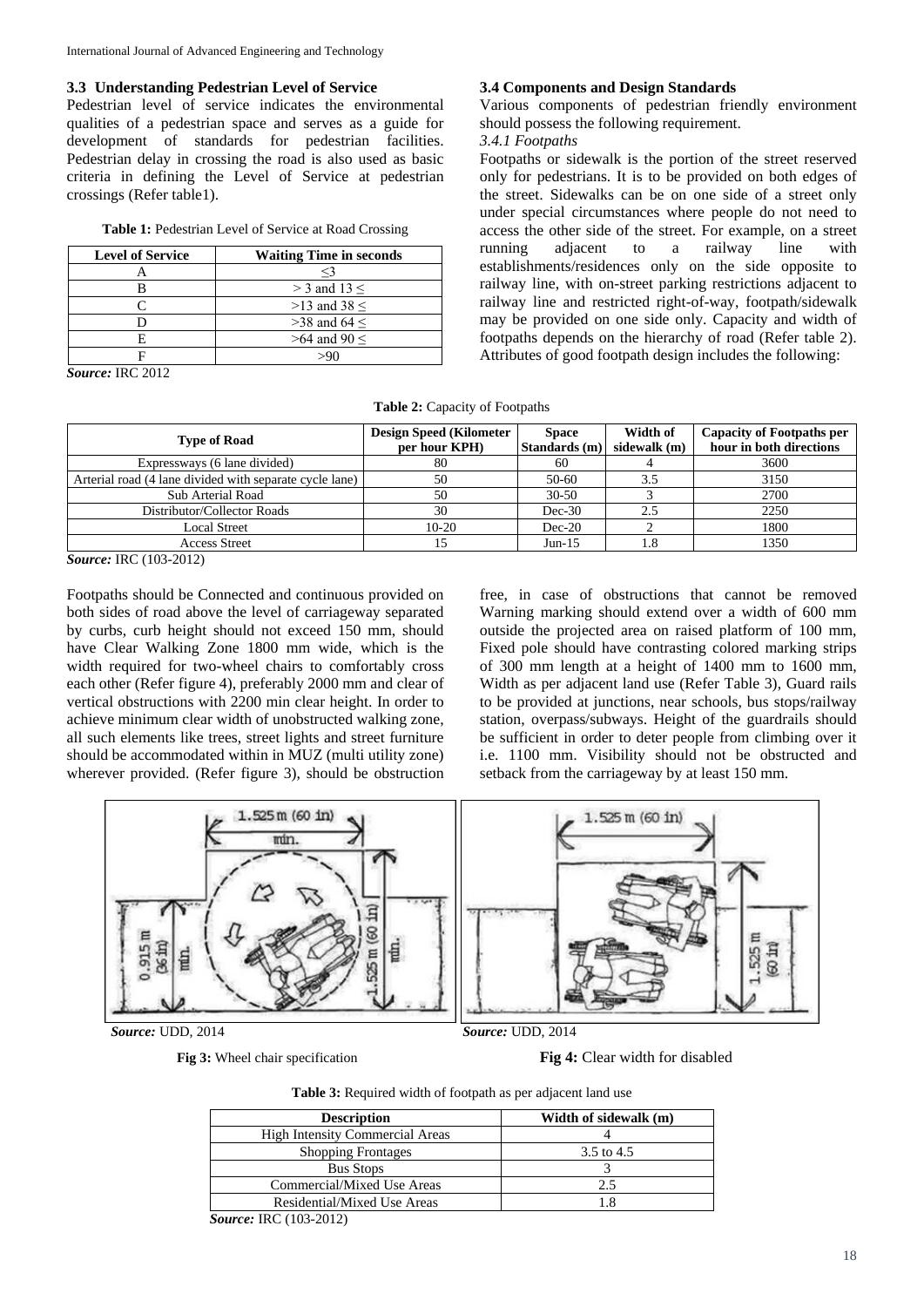

**Fig 5:** Warning Block Specifications

#### **3.4.2 Tactile Pavers**

Usually persons with vision impairment need guidance in using a pedestrianized area. The different texture can be followed by people using a long or white cane, and also be detected underfoot by others with low vision (IRC, Guidelines for Pedestrian Facilities, 2012)<sup>[5]</sup>. Guide blocks has straight continuous line and indicate the correct path leading to buildings entrances, bus stop etc. They should be provided in different texture to the rest of footpath can provide guidance and not to be located close to manhole or drains. (Refer figure 6) Warning Blocks provides warning signal to screen off obstacles or other hazards, to discourage movement in an incorrect direction and to give warning of a junction. They should be placed 300 mm at the beginning and end of the ramps, stairs and any entrance and should be laid 600 mm wide across the entire footpath where the crossing occurs. (Refer figure 5)



**Fig 6:** Guide Block Specifications

# **3.4.3 Pedestrian Crossings**

Key guidelines for Pedestrian crossing are as 3000 mm minimum width of pedestrian crossing and 2500 wide minimum cycle crossing should be provided at all road crossings. All crossings should have universal accessibility features and street directional signage.

## **At-grade crossings**

With respect to locational aspects, such crossings could be classified as Pedestrian crossings at intersections (signalized crossings) and At-grade pedestrian crossing away from intersection (eg. mid-block crossings). Components of at grade pedestrian crossing are as follows

- 1. Zebra crossing: It is a clearly specified pedestrian track across the carriageway and is delineated with the help of alternate black and white stripes, which should have embossed texture for easy detection by persons with vision impairment. A zebra crossing should always be accompanied by a "STOP" line. Width of crossing should generally lie within a range of 2-4 m. (Refer figure 2.6)
- 2. Guard Rails: Guard Rails in the vicinity of zebracrossing should be of sufficient length to deter pedestrian from crossing the road. Night time visibility of zebra crossing is of vital importance and can be achieved through proper lighting of the intersection area
- 3. Pedestrian refuges: Pedestrian refuges with at least 2m width are an effective way to help disabled and elderly pedestrian and do reduce pedestrian accidents
- 4. Signalized Crossings: The red phase should keep traffic stopped for minimum 12 seconds for a 7.5 m crossing. Pelican Signals are useful particularly at mid-block crossings, color contrasted with raised alphabets push buttons diameter of 50 mm raised button by a closed fist can be activated. Audible signals can be useful for visually impairment, among children
- 5. Mid-block zebra crossings: They are to be provided when the distance between two consecutive intersections is more than 300 m and simultaneously. Refuge Islands are must at mid-block crossings. Raised crossing or table top crossing are recommended and should match with the level of the footpath. Signages should be visible from minimum 100m away and Minimum 20-second pedestrian signal should be provided (IRC, 2012)<sup>[4]</sup>.

#### **Grade separated crossings**

Provision of a grade separated pedestrian facility may be warranted at locations where one or more of the following conditions exist: Volumes of pedestrian and vehicular traffic are so large that insertion of an exclusive pedestrian phase will increase the cycle time for traffic signals beyond 120 seconds or Control at-grade pedestrian crossing decisively fails to mitigate the problems of pedestrian-vehicle collision.

Foot over bridge (FOB) - Pedestrian crossing is on a bridge at specified height over the street level. All foot over bridges with a minimum width of 2.50m and subways with minimum width of 4.80m should be universally accessible. (Staircase + Ramp or Staircase + Elevator for universal accessibility). Minimum size of the elevators provided for foot over bridge or subways should not be less than 1.4m x 1.4m. For ramps, a 5% slope with appropriate landings is preferable. Grade separated crosswalks should be well lit and pleasantly decorated to create an inviting atmosphere for pedestrians to use. The foot over bridge should be provided with roof covering and the sides of the FOB should not be fully covered as it hampers visibility (UDD, Guidelines for Planning & Implementation of Pedestrian Infrastructure, 2014) [14] .

## **3.4.4 Ramps and Steps**

Ideally both steps and ramps should be provided. Some persons with disabilities (such as crutch users) find it easier to use steps rather than a ramp. However, in the external environment, if there is no room for both, a ramp should be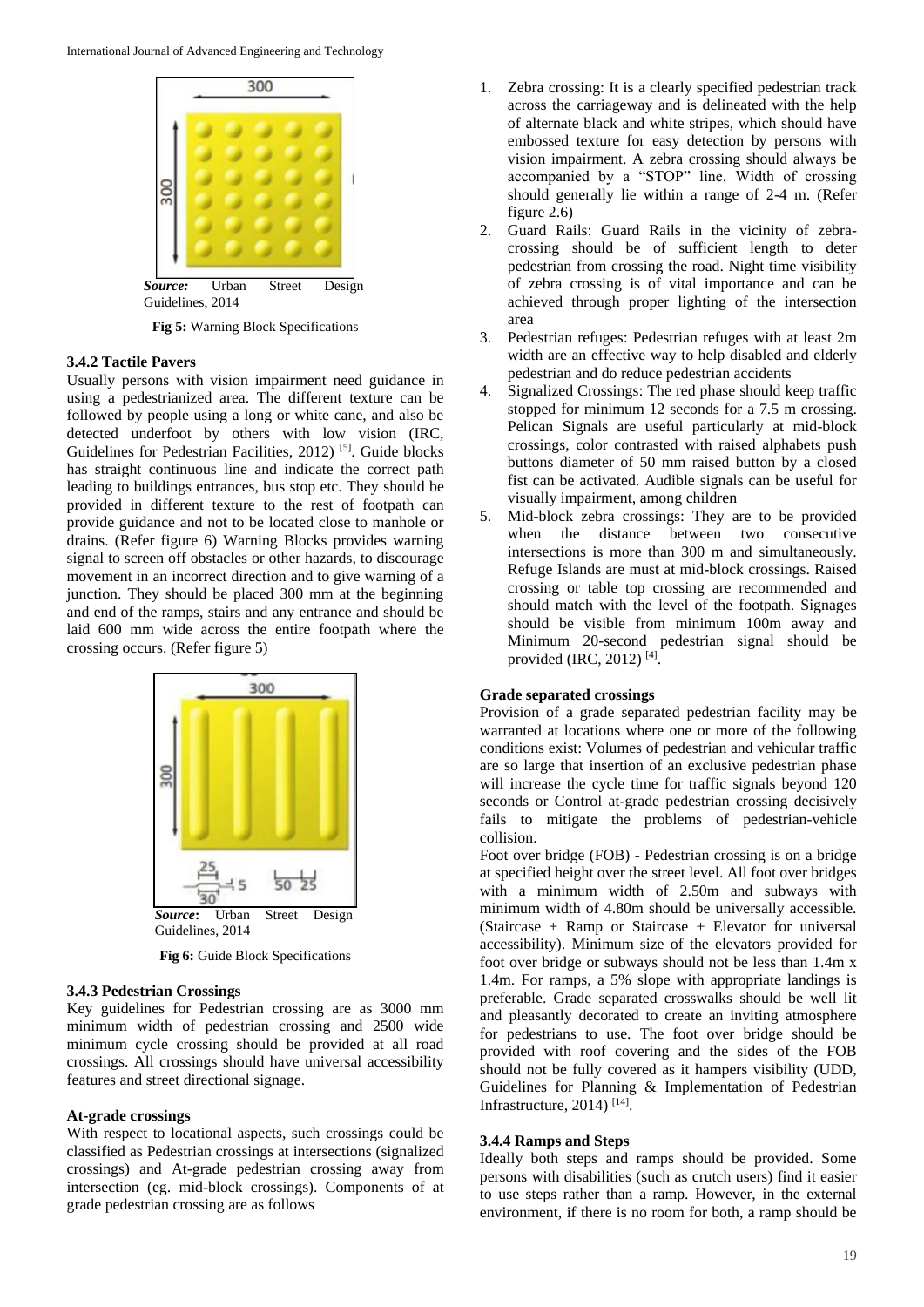provided. The route should not be torturous nor deliver persons out of the way in which they want to go (IRC, 2012) [4]. A ramp should be accompanied by a flight of easy-going steps. Slope of ramp is to be a maximum of 1:12. Tactile warning should be provided before the end to indicate change in gradient. Uniform risers of 150 mm and tread of 300 mm shall be adopted for the stairs. Stair edges should have bright contrasting colours. Maximum height of a flight between landings shall be 1200mm. landing should be 1200 mm deep, clear of door swing. The steps should have unobstructed width of 1200 mm. Handrail should extend 300 mm beyond the ramp and steps at the top and bottom in contrasting colors are essential and should be circular in diameter of 38-40 mm (IRC, 2012)<sup>[4]</sup>.

# **3.4.5 Kerbs**

A Kerb or curb is the edge where a raised sidewalk or road median/central reservation meets a street or other roadway. Curbs may fulfil any or several of a number of functions. By defining the edge of the pavement, they separate the road from the roadside and discourage drivers from driving on sidewalks. They also provide structural support to the pavement edge. Curbs can be used to channel runoff water from rain or melted snow and ice into storm drains (IRC, 2012) [4]. Height of pavement including kerb, walking surface, top of-paving shall not exceed 150 mm. Medians should be maximum of 250 mm high. Only along the busways/BRT corridor, kerb height could match the height of bus floor. For movement of largest size of vehicles, maximum corner radius should be 12 m. In residential areas, kerb radius may be reduced to 6 m. Standard kerb ramps are cut back into the footpaths at a gradient not more than 1:12. Width of ramp should be at least 1200 mm with flared sides providing transition in three directions It is desirable to provide two kerb cuts per corner. Single ramp in the corner is not desirable.



*Source***:** Hawaii County Pedestrian Safety Action Plan Template

**Fig 7:** Pedestrian Light Fixture

## **3.4.6 Lighting**

Personal security is especially important to vulnerable groups such as elderly people and women (including girls and women with disabilities) more than men and good lighting is particularly necessary for pedestrian crossings. Must be provided at every 20-30 m of interval not exceeding a height of 4m from ground grade level. White lighting at 25-40 lux for footpaths is recommended Higher lighting levels (80 lux) using special light poles for pedestrian crossing is recommended while lower level light poles are preferred to avoid shadow where there are high trees (Refer figure 7) (UTTIPEC, 2009) [17] .

#### **3.4.7 Street Furniture**

Street furniture's purpose is to cater to the comfort need of the road users especially pedestrian and cyclist. Provision of resting places - simple sitting areas with chairs, benches or steps where one can have a break - is an important element of pedestrian spaces. Along frequently used pedestrian ways, seating should be provided at regular intervals, typically every 50 meters. Seats can be as simple as wooden benches or perch-type painted in contrasting colors (DDA, 2009).

# **3.4.8 Bollards**

Bollards are often used to stop vehicles from entering the footpath and to keep pedestrian away from vehicular traffic. (Refer figure2.8) They should be provided at all the refuge areas for the safety of pedestrians. They should be 1200 mm wide and 1000 high (IRC, 2012)<sup>[4]</sup>.

#### **3.4.9 Road Markings**

Road markings is an essential element which is required for improving efficiency of the street. There are two types of road markings: Non-Mechanical Markings – Paint Markings, Plastic and Epoxy Markings and Mechanical Markings – Cats Eye, Reflective posts. These are done in four basic colors: White – used for permissible, informative, yellow – used for preventive, cautionary, Blue – Special purpose marking and Green – Non-Motorized Transport markings. Listed below are the markings to be used for pedestrians (IRC, 2012) [4]. Marking for pedestrian crossing mostly used is zebra pattern consisting of equally spaced white stripes generally 500 mm wide. At intersections, a stop line at a distance of 2 to 3 m for unsignalized intersections and at a distance of 1 m from signalized intersections. All objects located within 1.5 m beyond the formation width of the road shall be painted. Poles close to the carriageway shall be marked with alternate black and white horizontal stripes up to a height of 1.25 m above the road level and shall be uniform and each not less than 100 mm wide. In case of trees, marking shall be up to a height of 1.25 m above the road level with a 300 mm bend in black paint in the middle of this height for enhanced visibility. Guard rails, guard stones or drums and trees that are not likely to be hit unless a vehicle runs off the carriageway, shall be painted solid white. Kerb markings should be equally spaced black and white strips generally 500 mm wide or a checkered black and white design.

# **3.4.10 Signages**

The total length of signal cycle should be 120 sec or less, that being the maximum acceptable delay for drivers and pedestrians. Pedestrian signals should be installed at all pedestrian crossings at a signal-controlled intersection. It should be ensured that pedestrian signals are properly aligned with the zebra crossings. Timings of pedestrian signals should be given as Time in seconds =  $7 +$  length of the crossing stretch in metes (For example - if the single crossing stretch is 10m in length, pedestrian phase time duration should be  $7+10 = 17$  seconds). Mid-block crossings should be controlled by signals at places with high pedestrian volumes. Pelican signals should be installed in such areas. The primary shall be at the near side of the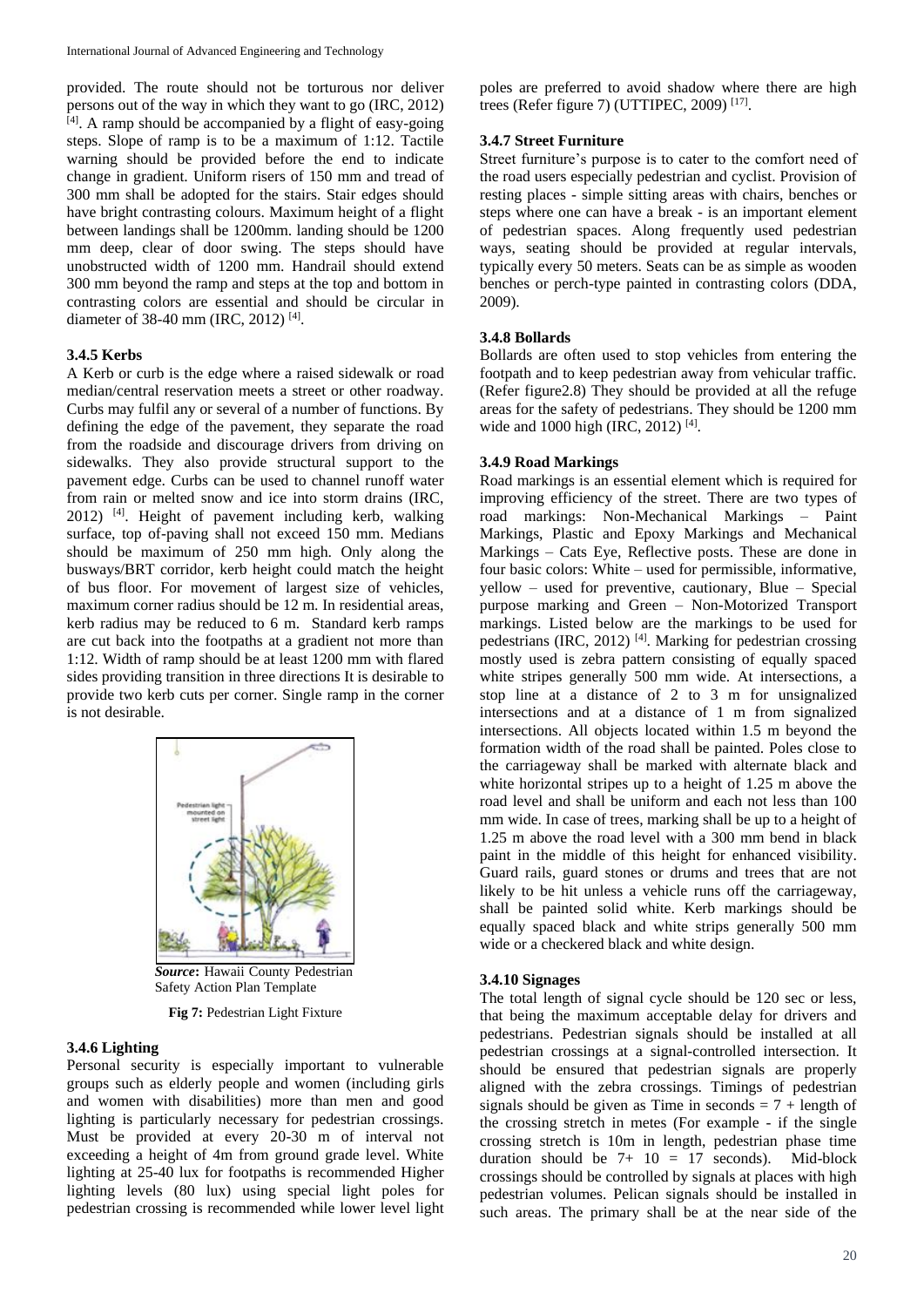intersection at the stop line on the left side of the approaching traffic. The secondary shall be on the far right of the intersection, or at the median island if available (UTTIPEC, 2009) [17] .

### **3.4.11 Landscaping**



**Fig 8:** Division of zones in Residential Area

Street trees should typically be upright and branched above 2.4m to provide adequate walking clearance under branches. Plantation at edge of footpath (even within private premises) should not be of a type which would overgrow and spread on to the footpath blocking pedestrian path. Under no circumstances should trees be placed within the 1.8 M clear horizontal Walking zone. (Refer Figure 8, 9). Large and spreading shade trees, with thick foliage are proposed to provide much needed shade on hot roads during summer as desired by the climatic conditions of the city. Spacing of trees should be  $3 \text{ m (IRC, 2012)}$  [4].

#### **3.4.12 Pedestrian facilities at Transit Areas**

The distance should be shortest and the most direct route should be safe. So, from this perspective, there should be pedestrian friendly environment with minimal conflict and pedestrian needs should be taken care of for different types of transit areas. Pedestrian should not have to walk more than 200 m to ramp or elevators to change floor level to access transit 1.8-2 m for light pedestrian traffic and 5 m for heavy traffic. Crosswalks should be provided at 30 m on the pedestrian streets. Zebra crossings should be in range of 2-4 m. Use of special paving to link pedestrian path to transit areas should be there (UTTIPEC, 2009)<sup>[17]</sup>.

# **3.4.13 Multi-Functional Zones**



*Source:* UTTIPEC. 2009

**Fig 9:** Division of zones in Commercial Area

Zones on a Street should be a minimum of 1.8 M Wide, and may locate any or all of the following functions within them: Tree Planting; Planting for Storm Water Management; Auto-rickshaw Stands; Cycle rickshaw Stands; Hawker Zones; Car Parking; Street Furniture; Bus Stops, Street lights/ pedestrian lights. Provision of MFZ is most critical otherwise the above uses/ components of streets would encroach upon pedestrian, cyclist or carriageway space. Common Utility Ducts should not be located under the MFZ as there may be intrusion due to trees. Hawker Zones must pe provided within the Multifunctional Zone (IRC, 2012)<sup>[4]</sup>.

# **3.4.14 Public Toilets**

Public Toilets, including one for persons with disabilities must be located every 5 km. The compartment should be at least 2200 mm and 2000 mm and should have clear spacing of 1500 mm\*1500mm in front of WC.

## **3.4.15 Universal Accessibility**

Universal Accessibility is required for all sidewalks, crossings, parks, public spaces and amenities – for people using wheelchairs, strollers, walkers, crutches, handcarts, bicycles, aged people, visually or hearing impaired, and pedestrians with temporary mobility impairment or injury (IRC, 2012) [4]. Standard kerb ramps are cut back into the footpath (flush with roadway), at a gradient no greater than 1:12, with flared sides (1:10) providing transition in three directions. Width of the kerb ramp should not be less han 1.2 M. Tactile warning strip to be provided on the kerb side edge of the slope, so that persons with vision impairment do not accidentally walk onto the road. Mid-block crossings accessible for persons with disability should be provided for blocks longer than 250M. Raised crossings should be located at: At Slip Roads (free left turns), Where highvolume streets intersect with low-volume streets, such as at alley entrances, neighborhood residential streets, and service lanes of multi-way boulevards. Audible crossing signals (pelican crossings) help everyone, as well as being essential for persons with vision impairments. A slope of 8% (1 in 12) on footbridge ramps, while a slope of 5% (1 in 20) with suitable resting places should be provided. Within the underpass, a handrail set 850mm-900mm above the walking surface should be provided. Elevator/lift should be provided on both the entrances/exits and should have minimum internal dimensions of 1400mm x 1400mm. All Lifts to have Braille buttons and audio announcement systems. The minimum width of Tactile Paving should be 300mm so that someone cannot miss it by stepping over it.

## **3.5 Parameters undertaken**

To evaluate the actual condition of the pedestrian environment of the city, there are various parameters derived from the above study on the basis of which the stretches are being evaluated to further provide necessary measures to be intervention. So, below are the parameters listed?

#### **3.5.1 Universal Accessibility**

All pedestrian facilities and amenities within the pedestrian facility should be universally accessible to people of all abilities such as people on wheel chair, visually impaired, etc. So, stretches are being analyzed on the basis of the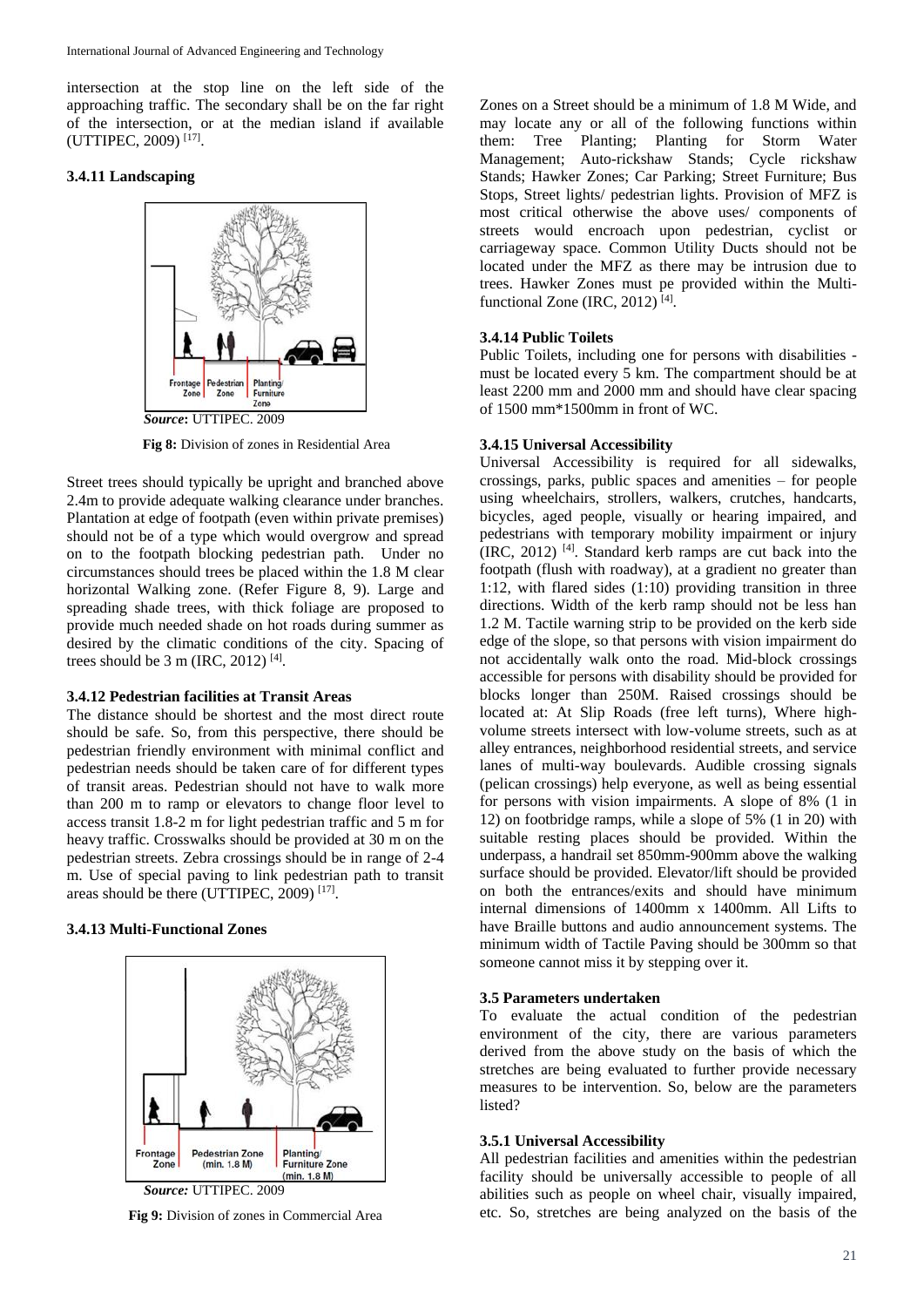height and width of footpath, levels of the pedestrian crossings as that of footpath, provision of ramps in footpath, signalized crossings, tactile paving for the disabled, level and width median refuge area, ramp gradient, opening in the railing for accessing footpath.

# **3.5.2 Connectivity**

Pedestrian facilities should be well networked for pedestrians to choose the most convenient path without getting in conflict with vehicular traffic. Stretches are being analyzed on the basis of the design of the start and end levels accessing the footpath, location of pedestrian crossings, alignment of footpath, clear sidewalks with no obstruction such as trees or pole, location of pedestrian subways and Foot over bridges.

# **3.5.3 Safety and Security**

Pedestrian facilities should provide a sense of safety to the pedestrians and they should not be threatened by vehicles. Pedestrian facilities should be perceived to be safe for use by pedestrians of all types including disabled, women, children and elderly people. Stretches are being analyzed on the basis of the provision of traffic calming measures, pedestrian markings such as stop line marking, zebra crossing marking, accessibility of footpaths exclusively for pedestrians, provision of handrails, lightings of footpath as well as crossings, placement of bollards, pedestrian signals, hawking spaces, table top crossings, continuity of footpaths, provision of ramps, covered drainage holes.

# **3.5.4 Ambience**

Pedestrian facilities should have good ambience to make the facilities seem inviting for pedestrians to use. Pedestrians are human, who feel, and have emotions unlike vehicles. Feelings and emotions of pedestrians are affected by their surroundings; ambience of the space around them and they respond accordingly to make decisions whether to use a facility or not. So, ambience, comfort and safety of their surroundings should be given due consideration while planning for the pedestrian facilities and so stretches are being analyzed on the same basis.

# **3.5.5 Comfort and Convenience**

Pedestrian facilities should be comfortable to use for people of all ages and abilities. Pedestrians use their own power to move and are more exposed to any adverse environmental conditions compared to motorists. As such pedestrian facility should be designed to provide as much comfort as possible to all pedestrians. Comfort will be a value addition to pedestrians and encourage people to walk rather than using other modes of travel. Stretches are being analysed on the basis of the provision of adequate width of footpath, provision of pedestrian utilities such as resting areas, drinking water along the footpath, enough plantation to provide shade, adequate offsets between building line adjacent to footpath.

# **4. Amritsar City: Pedestrian Possibilities**

Amritsar city lies in the main Grand Trunk Road (G.T. Road) from Delhi to Amritsar connecting to Lahore in Pakistan. NH-1 connects the city to Jalandhar and NH-15 links the region with Tran Tarn District towards southern side. These two national highways connect the city to other nearby urban centers. The road network of the Amritsar City is radial-cum-circumferential covering an area of 139 sq.km. The total road length is about 525 km as per the city development plan of Amritsar. (CMP, 2012) Nearly 1388.67 hectares of the area which is 16.66% of the total developed area and 9.75% of the total municipal area of the city is under road network which comprises of roads, railway line, terminals such as bus stand, truck stand, railway station, airport and parking lots/areas existing in the Amritsar city. The city has eleven radials emerging out or leading to the Amritsar city, which are Ram Tirth Road, Ajnala Road, Loharka Road, Fatehgarh-Churian Road, Majitha Road, Batala Road, Sri Hargobindpur Road, G.T Road towards Jalandhar, Tarn Taran Road, Jhabal Road and Attari Road (Master Plan Amritsar). Here in the city, the width of the arterial road ranges from 20 meters to 50 meters and subarterial road ranges from 15 meters to 20 meters. Five stretches in total have been selected where the pedestrians are found to be most affected on the basis of the accident profile given by the Amritsar police department. Further, focus has been given to the stretches having mix land use along the roads including residential, commercial, public and semi-public followed by the BRTS routes which helps the people to commute to and from the city's busiest areas. The selected stretches are as Ajnala road, Majitha road, Batala road, GT road, Fatehgarh-Churian road, and Ram tirth road. All these important roads connect the city to other parts of the district. Pedestrian characteristics of each road has been studied and analyzed considering the necessary parameters, pedestrian count survey (Refer table 4) has been carried out, LOS criteria for pedestrians at signalized crossing has been calculated based on which the critical stretches have been figured out.

| Location              | Time of survey | Car  | <b>Two-Wheeler</b> | Auto Rickshaw |      | <b>Bus</b> Cvcle Rickshaw |     | Bicvcle   Pedestrian |
|-----------------------|----------------|------|--------------------|---------------|------|---------------------------|-----|----------------------|
| Ainala Road           | $5.30 - 6.30$  | 858  | 1312               | 270           | 21   | 207                       | 205 | 165                  |
| Batala Road           | $5.30 - 6.30$  | 557  | 1096               | 555           | 48   | 186                       | 200 | 406                  |
| Maiitha road          | $5.30 - 6.30$  | 544  | 1246               | 516           | 112' | 294                       | 364 | 486                  |
| Ftehgarh-Churian road | $5.30 - 6.30$  | 1747 | 2290               | 1288          | 132  | 248                       | 309 | 343                  |
| Ram-Tirth road        | $5.30 - 6.30$  | 242  | 480                | 276           | 17   | 100                       | 120 | 162                  |

**Table 4:** Pedestrian count survey on various roads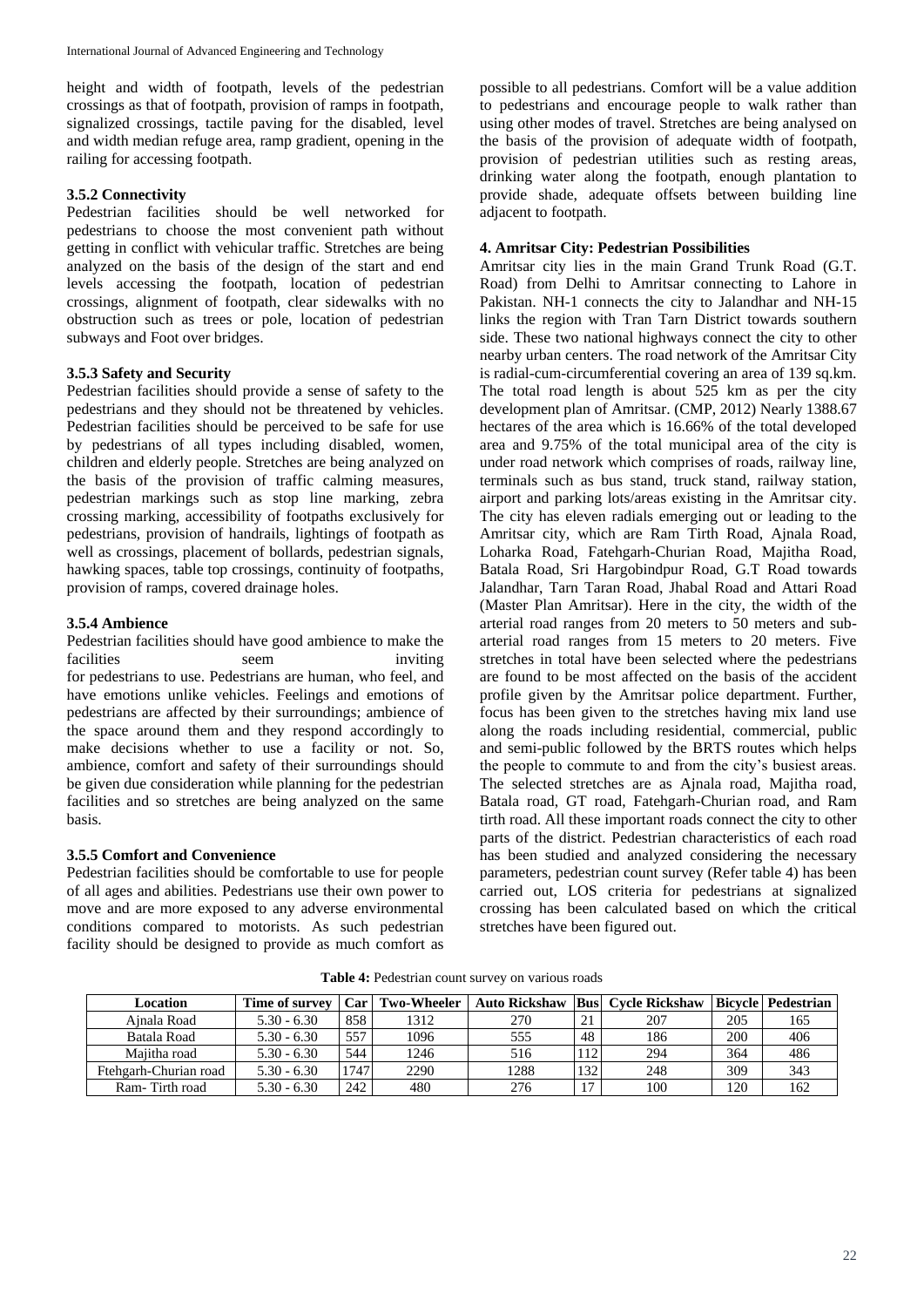

*Source:* Primary Survey

**Fig 10:** No provision of Zebra crossing marking at



*Source:* Primary Survey

**Fig 11:** No provision of ramp in Sidewalks



*Source:* Field survey and computed values

**Fig 12:** Sidewalks are encroached by the hawkers

The length of the ajnala road up to MC boundary is 4 kms. The land use along the stretch is mix land use, commercial, residential and public. Due to the commercial and public nature of the area, number of commuters are on foot. The stretch has network of BRTS running. The width of the footpath varies from rialto chowk to hartej hospitral intersection which is 1.5 meters and from hartej hospital to ajnala bypass junction is 2 meters which. The pedestrian share on the stretch has been found to be 6%. No ramp has been provided for the wheel chair users. There is no continuity of footpaths on the stretch as footpaths are been encroached by parking, hawkers, poles, trees. (Refer figure10) Also, LOS criteria for pedestrians waiting time at the signalized intersections has been calculated based on the field survey conducted and it was observed the pedestrians have to wait for around 32 sec to 40 sec leading to delay of 15 to 20 sec which comes out to LOS B and C respectively at the hartej hospital chowk and for around 42 sec to 48 sec leading to delay of 12 to 18 sec which comes out to LOS B

at the Kacheri chowk.

The land use along batala road stretch is mix land use, commercial, residential and public. It is observed that the pedestrian share on the stretch has been found to be 14 %. The width of the footpath is measured as 2metre, no ramp has been provided for the wheel chair users (Refer figure11). There is no continuity of footpaths on the stretch as footpaths are been encroached by parking. There is no separate provision of spaces made for hawkers, they encroach the place where ever find suitable space. It was observed the pedestrians have to wait for around 24 sec leading to delay of 4 sec which comes out to LOS A at the celebration mall chowk and for around 22 sec leading to delay of 2 sec which comes out to LOS A which is because pedestrians cross where ever they find place irrespective of the harm which can be caused to them because of such irresponsible behavior.



**Fig 13:** Discontinuous Footpath by electric pole installation

The land use along the majitha road stretch is mix land use, commercial, residential and public. The pedestrian share on the stretch has been found to be 12 %. Human violations are done by the motorists at the intersections which is 50% who hardly give way to the pedestrians at the traffic lights to cross and pedestrians themselves are least cared about their lives. The width of the footpath is measured as 2 meters, no ramp has been provided for the wheel chair users. There is no continuity of footpaths on the stretch as footpaths are been encroached by parking, hawkers, poles, trees in between (Refer figure 12). Zebra crossing has been marked but visibility is almost zero. There is no separate provision of spaces made for hawkers, they encroach the place where ever find suitable space. It was observed the pedestrians have to wait for around 28 sec leading to delay of 11 sec which comes out to LOS B at the 4S chowk and for around 32 sec to 35 sec leading to delay of 14 sec to 17 sec which comes out to LOS B because there are no pedestrian signals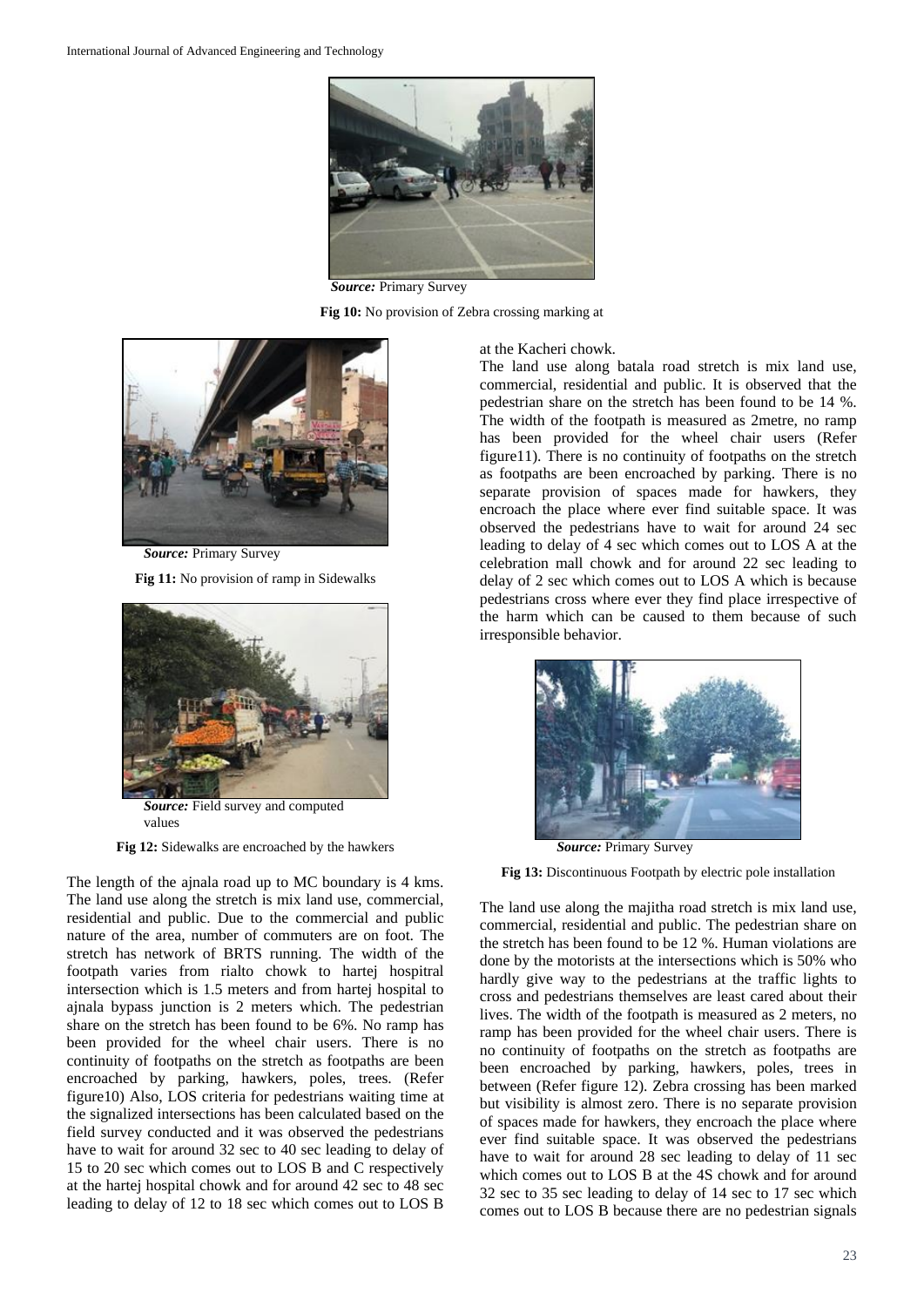installed and installed traffic lights are not working near Sacred Heart School intersection.



*Source***:** Primary Survey

**Fig 14:** Unauthorized vehicular encroachment

The pedestrian share on the Fatehgarh-Churian road stretch has been found to be 6%. Human violations are mostly done by the motorists at the intersections which is 71% who hardly give way to the pedestrians at the traffic lights to cross. The width of the footpath is measured as 1.5metre, no ramp has been provided for the wheel chair users (Refer figure 13). It was observed the pedestrians have to wait for around 25 sec to 30 sec leading to delay of 10 to 15 sec which comes out to LOS B at the railway chowk. (Refer table 4.9) and for around 18 sec to 21 sec leading to delay of 3 to 6 sec which comes out to LOS A at mall road intersection. are not maintained, obstructed by poles, encroached by hawkers and vehicular parking.

The pedestrian share on the Ram-tirth road stretch has been found to be 12%. Human violations are mostly done by the motorists at the intersections which is 67 % who hardly give way to the pedestrians to cross. There is no provision of footpath on the whole stretch. Zebra crossing has not been marked but, no guard rails has not been provided anywhere on the whole stretch (Refer figure 14) Provision of lights and pedestrian signage along the footpaths has not been made, so people walk in the middle of the carriageway risking their lives. There is no separate provision of spaces made for hawkers, they encroach the place where ever find suitable space. It was observed the pedestrians have to wait for around 32 sec to 40 sec leading to delay of 14 to 20 sec which comes out to LOS C at the cantonment intersection chowk and for around 18 sec to 20 sec leading to delay of 11 to 13 sec which comes out to LOS B at the GT road intersection.

# **5. Proposals and Recommendations**

## **5.1 Policy recommendation**

- 1. The pedestrian routes must be safe and well-protected from harsh weather.
- 2. All the city streets must be made pedestrian and bicycle-friendly and universally accessible.
- 3. The local authorities must ensure a rigorous cleaning and maintenance regime
- 4. Traffic calming techniques, traffic management and regulation, parking facilities, encouraging informal trade etc. would provide special aid to pedestrianization strategy
- 5. Special zones must be demarcated for hawking and vending activities/weekly markets.
- 6. All development plans must involve the design and planning for pedestrian facilities.
- 7. Pedestrian movement must be integrated with the public transportation system to achieve transit-oriented development.
- 8. Compact and mixed land-use developments support walking as a major mode of transport.
- 9. Upcoming developments must be pedestrian-friendly to incorporate major uses within convenient walking distances. Preparation of pedestrian plans must be made mandatory in the design of new townships and developments.
- 10. Campaigning and advertising could create an impact in sensitizing and creating awareness amongst people towards walking.
- 11. Congestion tax, parking charges and a part of the motor vehicle tax should be strictly imposed and can be contributed for financing the maintenance of the pedestrian infrastructure.

#### **5.2 Stretch wise proposals**



**Fig 15:** Pedestrian crossing and stop line parking

*For Ajnala Road:* Pedestrian crossing marking are to be marked at all the four sides of roads accompanied by stop line at least 1 meter before zebra marking at kacheri chowk. Pedestrian signals and pedestrian signage has to be installed before 5 meters from zebra crossing marking. (Refer figure 15). Mid- block crossings are to be provided at every 250- 300 meter as per the standards according to the mixed land use nature along the stretch on the desired locations are proposed, Also, these can be can be painted in 3D for a more visual effect and to make the motorists aware from quite a long distance so that they could speed down their vehicles and stop before the crossings (Refer figure 16). 1000 mm high Bollards, 1200 mm away from each other should be installed at refuge area to restrict the entry of any other vehicle at every pedestrian crossing on the whole stretch. Footpaths should be extended by 500 meters and raised platform of 100mm should be made around the trees and poles which can't be uninstalled near kacheri chowk.

*For Batala Road:* Footpath width is adequate, but there is need to address the street vendors and vehicular parking. Mid- block crossings are to be provided at every 250-300 meter as per the standards according to the mixed land use nature along the stretch on the desired locations. Pedestrian signal should be looked after for its proper functioning on regular basis and so at celebration mall, they should immediately be fixed. Locations have been proposed for the installation of pedestrian signals at the stretch signages are to be installed 5 meters before every pedestrian crossing. There is a need for the designated place for the hawkers or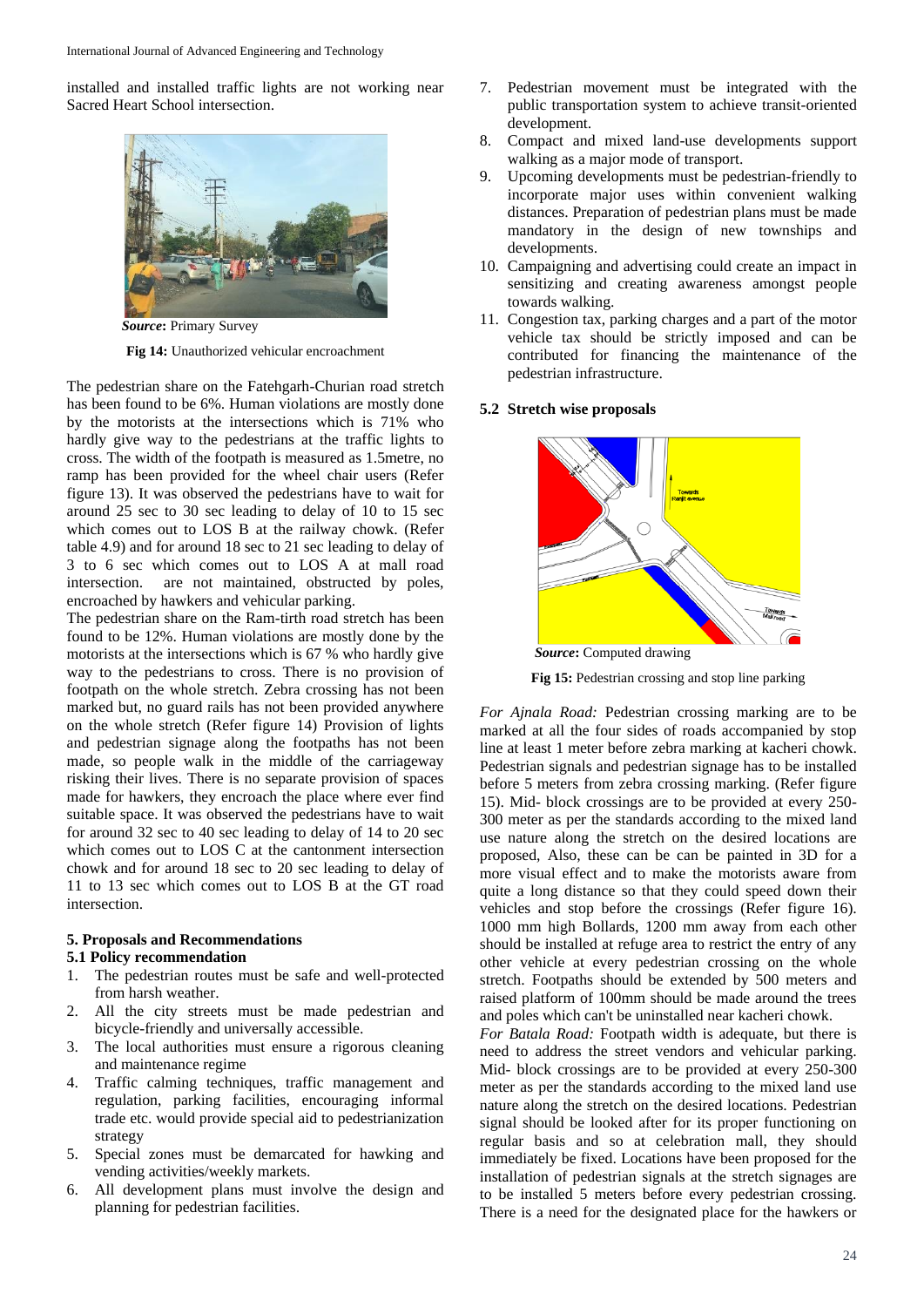street vendors so that they would not encroach the footpath surfaces all over the stretch (Refer figure 17).



*Source***:** Internet

**Fig 16:** 3D Pedestrian crossing marking

*For Fatehgarh- Churian road:* There is need to address the street vendors and vehicular parking. Locations have been proposed for the same. Also, obstructions such as electric pole, trees are to be grated from the grounded level up to 100m. Timely maintenance of the pedestrian marking, signals are recommended.



*Source***:** Computed Drawing

**Fig 17:** Detail at Celebration chowk

*For Majitha road:* The commercial can be shifted to a new location in order to make the footpath surface clear. Location has been marked for the same. The median cut out just outside the sacred heart school create chaos and children risk their life because of the heavy vehicular traffic during the school peak hours so it is suggested to close the same cut out and mid-block crossings are proposed at other location on the stretch. Pedestrian signals and signages are proposed to be installed. Provision of ramps are proposed in the footpaths for the disabled to access the same (Refer figure 18).



**Fig 18:** Detail near Sukhmani hospital chowk

*For Ram Tirth road:* It is recommended and proposed to provide footpath of width 1.5 meter on both the sides of the road followed by the 1meter bicycle track with separate

multi-functional zone of 1 meter. Median of 0.5 meter is being proposed with 1meter dead width as the commercial nature of land use along the road Pedestrian signals and signages are proposed to be installed. Provision of ramps are proposed in the footpaths for the disabled to access the same (Refer figure 19).



**Fig 19:** Detail at Cantonment intersection

#### **6. Conclusion**

The very first measure need to be implemented in the city is to remove the unauthorized parking of vehicles as well as hawkers and to impose strict penalties on the violators. Adequate maintenance of the footpaths should be done timely. Universal applicability should be the priority for the future development and provision of ramps in the footpaths to be made on all the stretches for the disabled to access the same. Also, advertisements, campaigns, educational programs to be conducted in the city to make people aware of the importance of using pedestrian infrastructure. Violators should be strictly penalized whether they are hawkers, motorists or even pedestrians and cyclists not using their own spaces. For a congestion free city, equal importance and facilities to all types of commuters should be given.

# **References**

- 1. WHO. Viewed 17, 2012.
- 2. DDA. Street Design Guidelines. Delhi: UTTIPEC.
- 3. IRC. Guidelines for Regulation and Control. New Delhi: Indian Road Congress, viewed, 1977.
- 4. IRC. Viewed, 2012.
- 5. IRC. Guidelines for Pedestrian Facilities. New Delhi: Indian Road Congress, viewed, 2012.
- 6. Jacobs J. The Death and Life of Great American Cities. America, viewed, 1992.
- 7. Master Plan Amritsar. (n.d.), viewed, 2019.
- 8. McLaren A. Economic Environmental Benefits of Walking Walkable Communities. Healthiest state initiative, 2016.
- 9. MoUD. (n.d.). Code of Practice for road markings, viewed, 2019.
- 10. Organization WH. (n.d.). Road Traffic Injuries. Viewed, 2019.
- 11. Otak. Pedestrian facilities guidebook. Washington State Department of Transportation, 2002.
- 12. Sachin Dass DS. Study of Pedestrian Flow/ Behavior on Indian Roads. IOSR Journal of Mechanical and Civil Engineering (IOSR-JMCE), 2015, 38.
- 13. Solnit R. (n.d.). Wanderlust: A History of Walking, viewed, 2019.
- 14. UDD. Guidelines for Planning & Implementation of